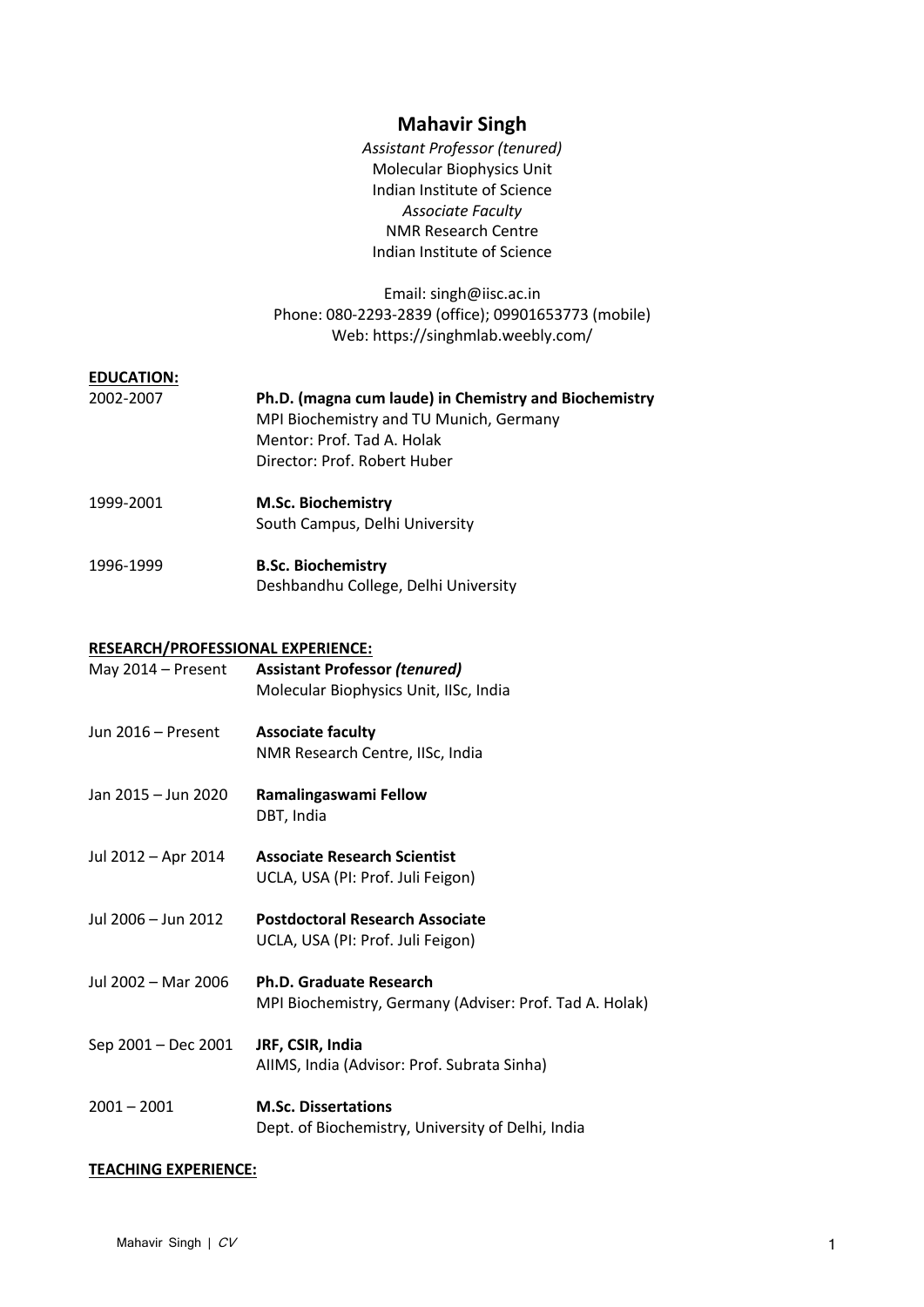**Regular course at IISc:**

- **General Biochemistry** Undergraduate course at IISc (2015-2020)
- **Molecular Spectroscopy** PhD graduate course at IISc (2014-2017, 2019, 2020)
- **Conformational and Structural aspects of biopolymers** (2020 ongoing)

#### **Short term courses offered at Centre for Continuing Education, IISc:**

- Biophysical methods to study structure and functions of proteins and nucleic acids (2-6 Dec 2019) *Instructor and Coordinator*
- Genome editing by CRISPR/Cas-9 system (18-22 Nov 2019) *Instructor*
- Recent advances in RNA biology (03-07 Dec 2018) *Instructor and Coordinator*
- Recent advances in genetic engineering and transgenic technology (25-19 Jun 2018) *Instructor*
- Protein structure and engineering (10-14 Jul 2017) *Instructor and Coordinator*
- Genetic Engineering Principles and Applications (24-28 Apr 2017 *Instructor*
- Applications of NMR spectroscopy in Structural and Conformational Analysis (21-25 Nov 2016) *Instructor*

#### **Workshops:**

• Integrative Modeling of Macromolecular RNA Structures (26-29 Aug 2018) *Co-organizer and instructor* Workshop was sponsored by Indian Academy of Sciences

#### **FELLOWSHIPS AND RECOGNITIONS:**

| Jan 2019  | Featured article in the special 'Future of Biochemistry - Asia Pacific' issue of Biochemistry. |
|-----------|------------------------------------------------------------------------------------------------|
| Oct 2019  | Received Tata Trust travel grant to attend EMBO/EMBL conference 'The Non-coding                |
|           | genome'.                                                                                       |
| Jan 2015  | Early Career Award from DST India.                                                             |
| Oct 2014  | Ramalingaswami Re-entry Fellowship from DBT, India.                                            |
| May 2012  | Postdoctoral research excellence award from MBI and Biochemistry Dept. UCLA.                   |
| May 2012  | Chancellor nomination certificate for postdoctoral research excellence, UCLA.                  |
| Mar 2012  | Travel award from RNA society to attend 17th RNA society meeting, An Arbor, Michigan.          |
| Dec 2004  | Crystal award from Prof. Dr. Robert Huber (Chemistry Nobel laureate 1988).                     |
| 2000-2001 | JRF and eligibility for lectureship award from CSIR and UGC, India                             |

#### **EXTRAMURAL GRANTS AWARDED:**

| $\bullet$ | IRPHA, DST grant to work on aspect of SARS-Cov2<br>Duration: 3 years                        | Start date: 19 Sep 2020 |
|-----------|---------------------------------------------------------------------------------------------|-------------------------|
| $\bullet$ | Indo-Polish (DST, India and NAWA, Poland) grant<br>Duration: 2 years                        | Start date: 30 Sep 2020 |
|           | Awarded small grant from International RNA Society (for organizing RNA Salon)<br>2019, 2020 |                         |
|           | Grant through DBT, Basic Science Task Force<br>Duration: 3 years                            | Start date: 20 Aug 2017 |
|           | Grant through DBT, Centre of Excellence Scheme<br>Duration: 4 years                         | Start date: 2 Nov 2016  |
| $\bullet$ | Early Career Award from DST, INDIA<br>Duration: 3 years                                     | Start date: 23 Mar 2016 |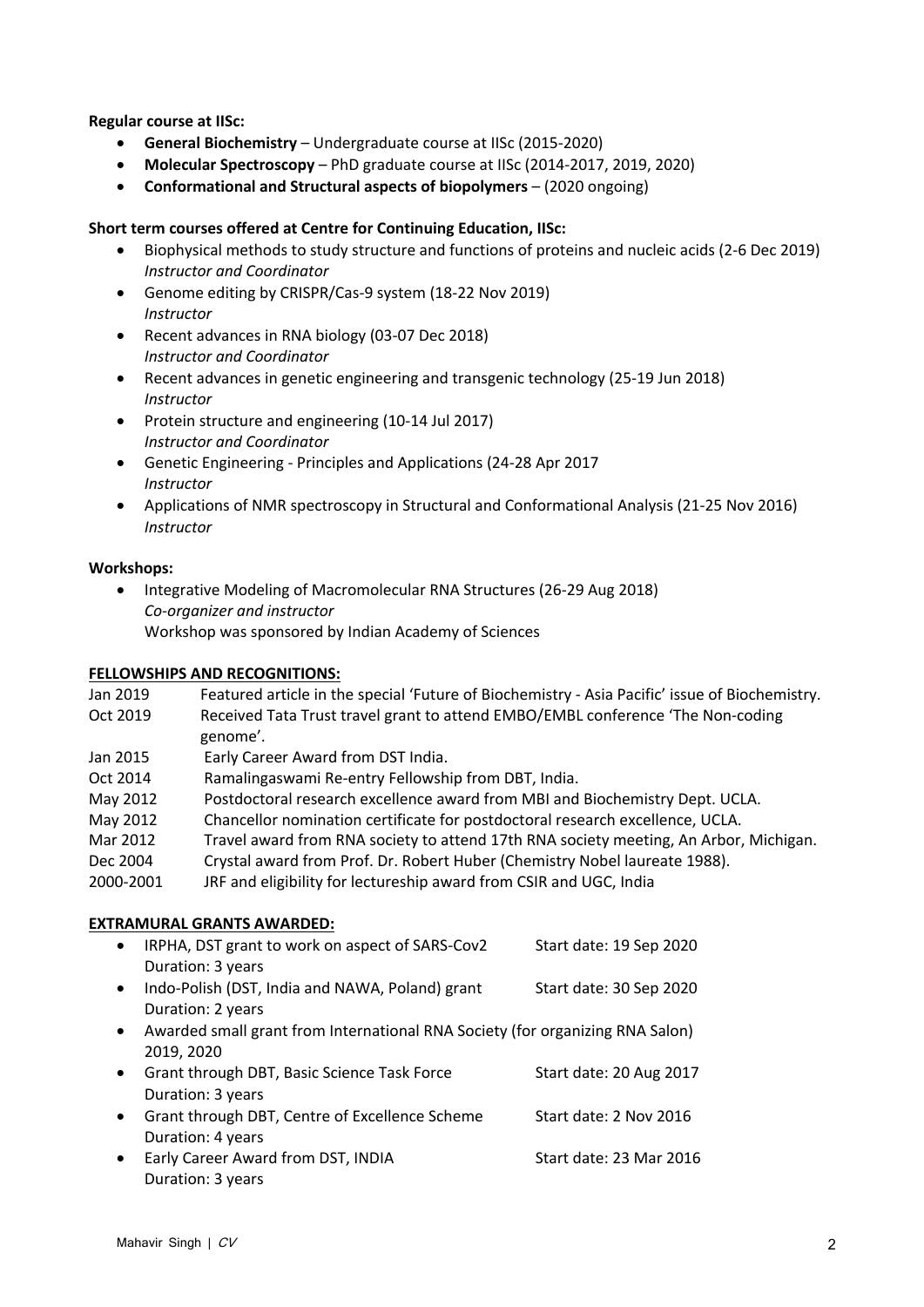• Ramalingaswami Fellowship from DBT, INDIA Start date: 1 Jan 2015 Duration: 5 years

## **LIST OF REASEARCH PUBLICATIONS:**

# **After joining IISc (May 2014 onwards)**

\* Corresponding author \$ Equal contribution

# *Published manuscript:*

1. Jadhav, P.V.<sup>\$</sup>, Sinha, V.K<sup>\$</sup>., Chugh, S., Kotyada, C., Bachhav, D., Singh, R., Rothweiler, U. <sup>\*</sup>, and **Singh, M.** <sup>\*</sup> (2020). 2.09 Å resolution structure of E. coli HigBA toxin-antitoxin complex reveals an ordered DNA-binding domain and intrinsic dynamics in antitoxin. *Biochemical Journal.* doi: 10.1042/BCJ20200363. *In press.*

2. Ghosh, M. and **Singh, M. \*** (2020) Structure specific recognition of telomere repeats containing RNA by the RGG-box of hnRNPA1. *Nucleic Acids Research.* May 7;48(8):4492-4506. doi: 10.1093/nar/gkaa134.

3. Giri, M<sup>\$</sup>. Maulik, A<sup>\$</sup>. and Singh, M. <sup>\*</sup> (2019) Signatures of specific DNA binding by the AT-rich interaction domain of BAF250a. Biochemistry. Jan 14. 59(1):100-113. doi: 10.1021/acs.biochem.9b00852. *This manuscript was featured in 'Future of Biochemistry – Asia Pacific' issue of the journal.*

4. Ravi V., Jain A., Khan D., Ahamed F., Mishra S., Giri M., Inbaraj M., Krishna S., Sarikhani M., Maity S., Kumar S., Shriniwas P.A., Shah R.A., Dave1 P., Rajendran R., Desingu P.A., Varshney U., Das S., Kolthur-Seetharam U., Rajakumari S., **Singh M.** and Sundaresan N.R. \* (2019) SIRT6 transcriptionally regulates global protein synthesis through transcription factor Sp1 independent of its deacetylase activity. Nucleic Acids Research. Sep 26;47(17):9115-9131. doi: 10.1093/nar/gkz648.

5. Maulik, A<sup>\$</sup>. Giri, M<sup>\$</sup>. and **Singh, M.** \* (2019) Molecular Determinants of Complex Formation between DNA and the AT-rich Interaction Domain of BAF250a. Febs Letters. Jul 19. 593(19):2716-2729. doi:10.1002/1873- 3468.

*This manuscript was featured as 'Editor's choice article' in FEBS Letters.*

6. Bastiray, A. Giri, M. and **Singh, M.\*** (2018) Sequential backbone resonance assignment of AT-rich interaction domain of human BAF200. Biomolecular NMR Assignments. Apr;13(1):115-119. doi: 10.1007/s12104-018-9862-z.

7. Sandhya, S.<sup>\$</sup>, Maulik, A.<sup>\$</sup> Giri, M. and **Singh, M.<sup>\*</sup> (2018)** Domain architecture of BAF250a reveals the ARID and ARM-repeat domains with implication in function and assembly of the BAF remodeling complex. Plos One. Oct. 11. 13(10):e0205267. doi: 10.1371/journal.pone.0205267. eCollection 2018.

8. Ghosh, M. and **Singh, M.\*** (2018) RGG-box in hnRNPA1 specifically recognizes the telomere G-quadruplex DNA and enhances the G-quadruplex unfolding ability of UP1 domain. Nucleic Acids Research. Nov 2. 46(19):10246-10261. doi: 10.1093/nar/gky854.

9. Sarikhani, M., Mishra, S., Maity, S., Kotyada, C., Wolfgeher, D., Gupta, M.P., **Singh, M.** and Sundaresan, N.R. **\*** (2018) SIRT2 deacetylase regulates the activity of GSK3 isoforms independent of inhibitory phosphorylation. eLife. 2018 Mar 5;7. pii: e32952. doi: 10.7554/eLife.32952.

10. Sarikhani, M., Mishra, S., Desingu, P.A., Kotyada, C., Wolfgeher, D., Gupta, M.P., **Singh, M**. and Sundaresan, N.R. **\*** (2018) SIRT2 regulates oxidative stress-induced cell death through deacetylation of c-Jun NH2-terminal kinase. Cell Death and Differentiation. Feb 15. doi: 10.1038/s41418-018-0069-8.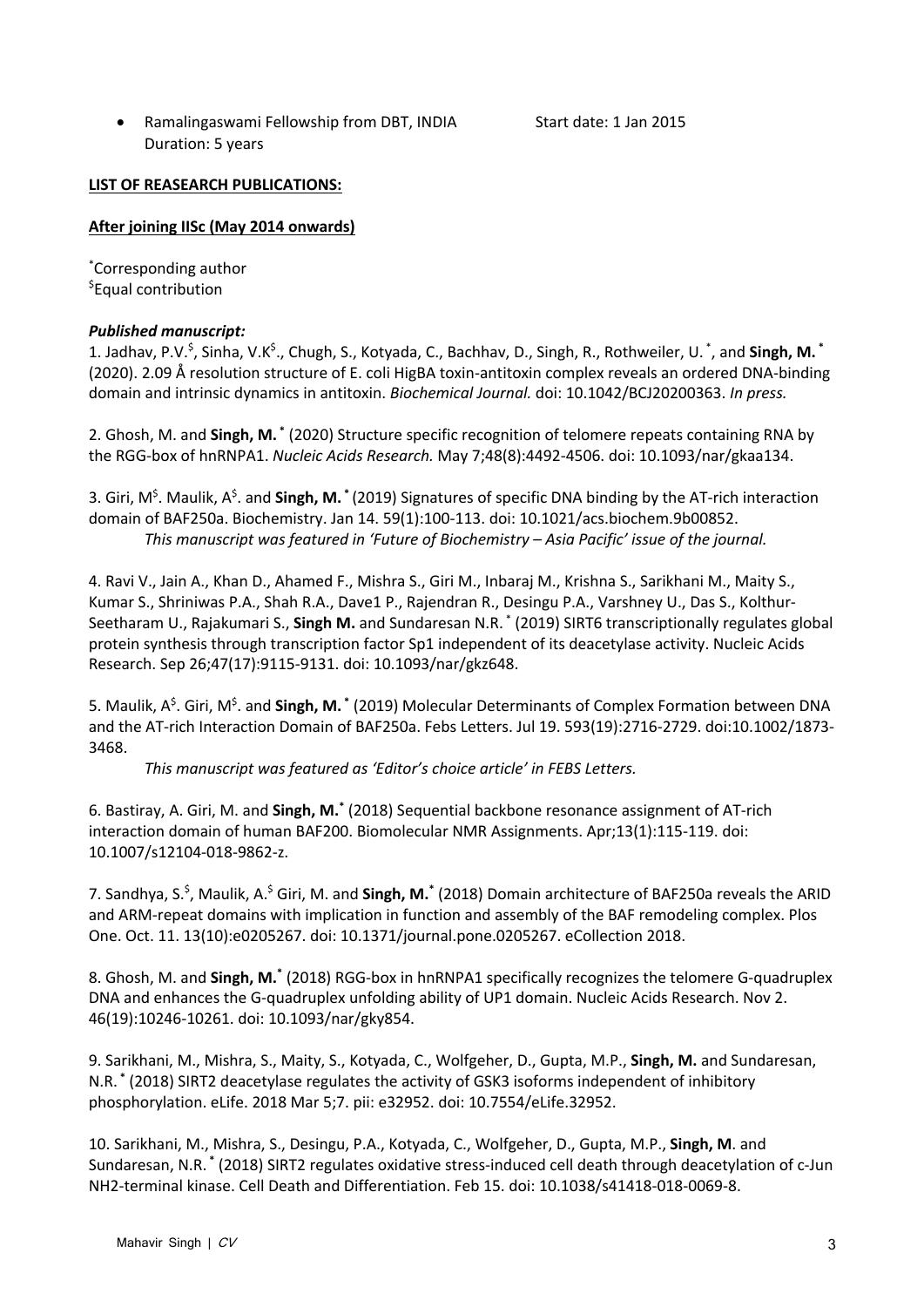11. Kotyada, C., Maulik, A., Srivastava, A. and **Singh, M.\*** (2017) Mechanistic Insights into the Differential Catalysis by RheB and Its Mutants: Y35A and Y35A-D65A. ACS Omega, 2, 6691-6702. doi: 10.1021/acsomega.7b01025

12. **Singh, M.**, Wang, Z., Cascio, D. and Feigon, J. **\*** (2015) Structure and interactions of the CS domain of human H/ACA RNP assembly protein Shq1. Journal of molecular biology, 427, 807-823. doi: 10.1016/j.jmb.2014.12.012

#### *Manuscripts currently under review/revision/preparation:*

13. Iyer V., Tushir, S., Verma, S., Maulik A., **Singh M.,** Mishra R., and Tatu U.\* (2020). The role of ciselements, nuclear factors and chromatin in trans-splicing based expression of Heat shock protein 90 in Giardia lamblia. *Under Review.*

14. Maulik, A. and **Singh, M. \*** (2020) Sequence and phylogenetic analysis of lincRNA-21 revealed structurally conserved domains and motifs. *Under preparations.*

15. Manikandan, P., Sandhya, S., Paul S., Srinivasan N., Rothweiler U., and **Singh, M. \*** (2020) Stepwise assembly and structure of type III toxIN toxin-antitoxin complex from E. coli. *Under preparations.*

16. Giri, M. and Singh, M.\* (2020) NMR resonance assignment and secondary structure of AT-rich interaction domains of BAF250b. *Under preparations.*

17. Giri, M., xyz., and Singh, M.\* (2020) Subtle structural differences dictates the mode of DNA binding in ARIDs of BAF250a and BAF250b. *Under preparations.*

18 Jadhav, P.V.<sup>\$</sup>, Sinha, V.K<sup>\$</sup>., Rothweiler, U., and **Singh, M.** (2020) Subtle structural differences dictates the mode of DNA binding in ARIDs of BAF250a and BAF250b. *Under preparations.*

#### **Before joining IISc (before May 2014):**

16. **Singh, M.**, Choi, C.P. and Feigon, J. **\*** (2013) xRRM: a new class of RRM found in the telomerase La family protein p65. RNA biology, 10, 353-359.

*This article was featured on the cover-page of the journal.*

17. **Singh, M.**, Wang, Z., Koo, B.K., Patel, A., Cascio, D., Collins, K. and Feigon, J. **\*** (2012) Structural basis for telomerase RNA recognition and RNP assembly by the holoenzyme La family protein p65. Molecular cell, 47, 16-26.

18. Singh, M.<sup>\$</sup>, Gonzales, F.A.<sup>\$</sup>, Cascio, D., Heckmann, N., Chanfreau, G. and Feigon, J.<sup>\*</sup> (2009) Structure and functional studies of the CS domain of the essential H/ACA ribonucleoparticle assembly protein SHQ1. The Journal of biological chemistry, 284, 1906-1916.

19. **Singh, M.,** Popowicz, G.M., Krajewski, M. and Holak, T.A. **\*** (2007) Structural ramification for acetyllysine recognition by the bromodomain of human BRG1 protein, a central ATPase of the SWI/SNF remodeling complex. Chembiochem: a European journal of chemical biology, 8, 1308-1316.

20. **Singh, M.,** D'Silva, L. and Holak, T.A. **\*** (2006) DNA-binding properties of the recombinant high-mobilitygroup-like AT-hook-containing region from human BRG1 protein. Biological chemistry, 387, 1469-1478.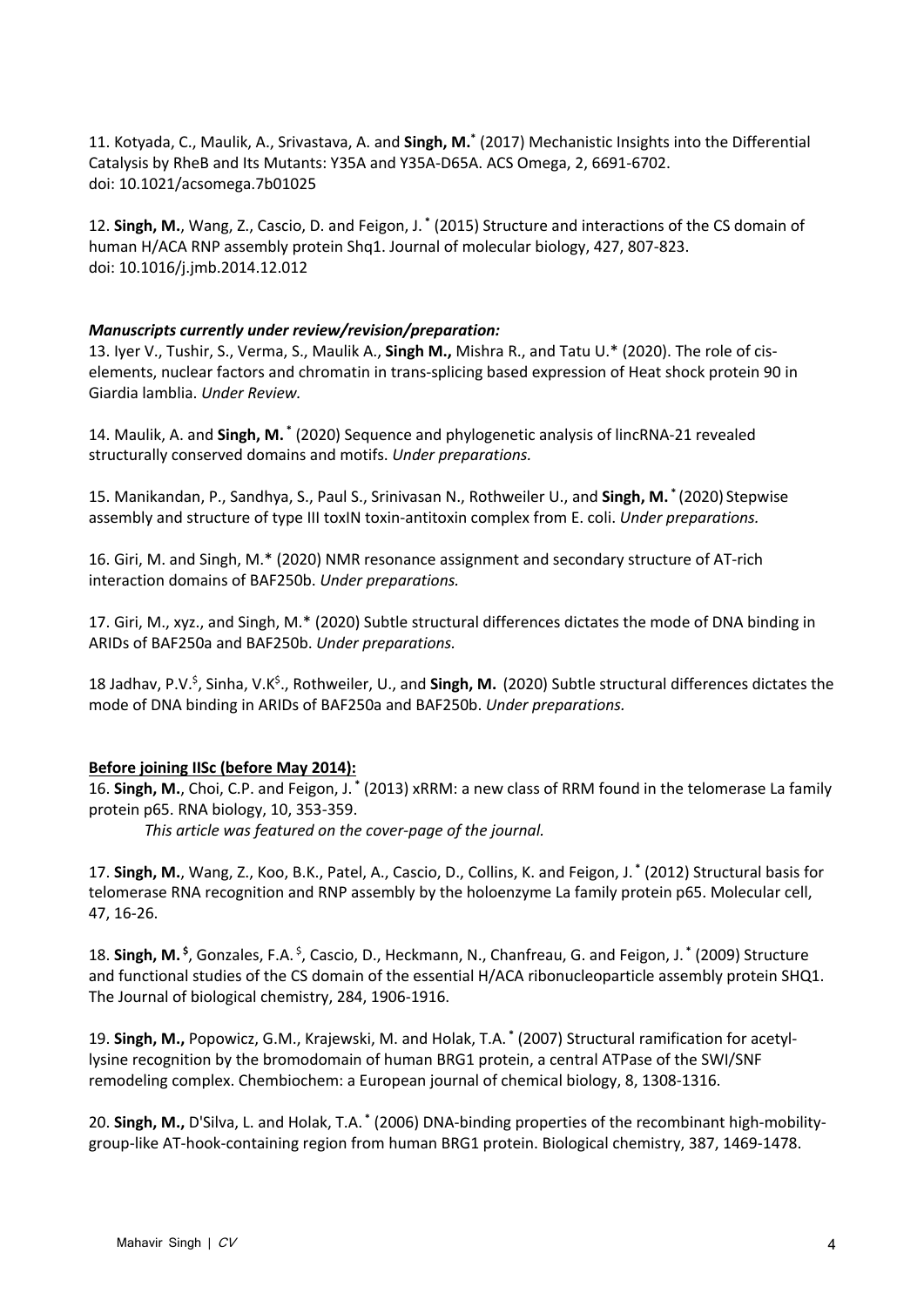21. Smialowski, P., **Singh, M.,** Mikolajka, A., Majumdar, S., Joy, J.K., Nalabothula, N., Krajewski, M., Degenkolbe, R., Bernard, H.U. and Holak, T.A. **\*** (2005) NMR and mass spectrometry studies of putative interactions of cell cycle proteins pRb and CDK6 with cell differentiation proteins MyoD and ID-2. Biochimica et biophysica acta, 1750, 48-60.

22. **Singh, M.**, Krajewski, M., Mikolajka, A. and Holak, T.A. **\*** (2005) Molecular determinants for the complex formation between the retinoblastoma protein and LXCXE sequences. The Journal of biological chemistry, 280, 37868-37876.

23. D'Silva, L., Ozdowy, P., Krajewski, M., Rothweiler, U., **Singh, M.** and Holak, T.A. **\*** (2005) Monitoring the effects of antagonists on protein-protein interactions with NMR spectroscopy. Journal of the American Chemical Society, 127, 13220-13226.

### **RESEARCH ADVISORY, MENTORSHIP ROLES:**

#### **Graduated students (registered at IISc)**

| 1. Dr. Meenakshi Ghosh                                | PhD (awarded in Dec 2019)<br>Aug 2014 to Feb 2020                                   |
|-------------------------------------------------------|-------------------------------------------------------------------------------------|
| 2. Mr. Abhishek Bastiray                              | UG BSc/MSc Research (awarded in Aug 2018)<br>Jul 2017 to Aug 2018                   |
| 3. Ms. Sanmoyee Basak                                 | MSc (awarded in Mar 2018)<br>Jul 2016 to Mar 2018                                   |
| Students who have given colloquium/submitting thesis: |                                                                                     |
| 1. Ms. Malyasree Giri                                 | PhD (colloquium given on 19 Oct 2020, thesis to be submitted<br>before 30 Oct 2020) |
|                                                       | Year of joining 2016                                                                |
| <b>Student currently enrolled at IISc:</b>            |                                                                                     |
| 1. Mr. Niranjan Kumar                                 | PhD student                                                                         |
|                                                       | Year of joining 2015                                                                |
| 2. Mr. Manikandan Parthasarthy                        | PhD student                                                                         |
|                                                       | Year of joining 2017                                                                |
| 3. Mr. Pankaj Vilas Jadhav                            | PhD student                                                                         |
|                                                       | Year of joining 2017                                                                |
| 4. Ms. Devleena Bandopadhyay                          | PhD student                                                                         |
|                                                       | Year of joining 2018                                                                |
| 5. Ms. Kavyashree Nadig                               | PhD student                                                                         |
|                                                       | Year of joining 2019                                                                |
| 6. Ms. Parul gupta                                    | Integrated PhD student                                                              |
|                                                       | 2018 batch                                                                          |
| 7. Mr. Dipankar Ghorai                                | Integrated PhD student                                                              |
|                                                       | 2018 batch                                                                          |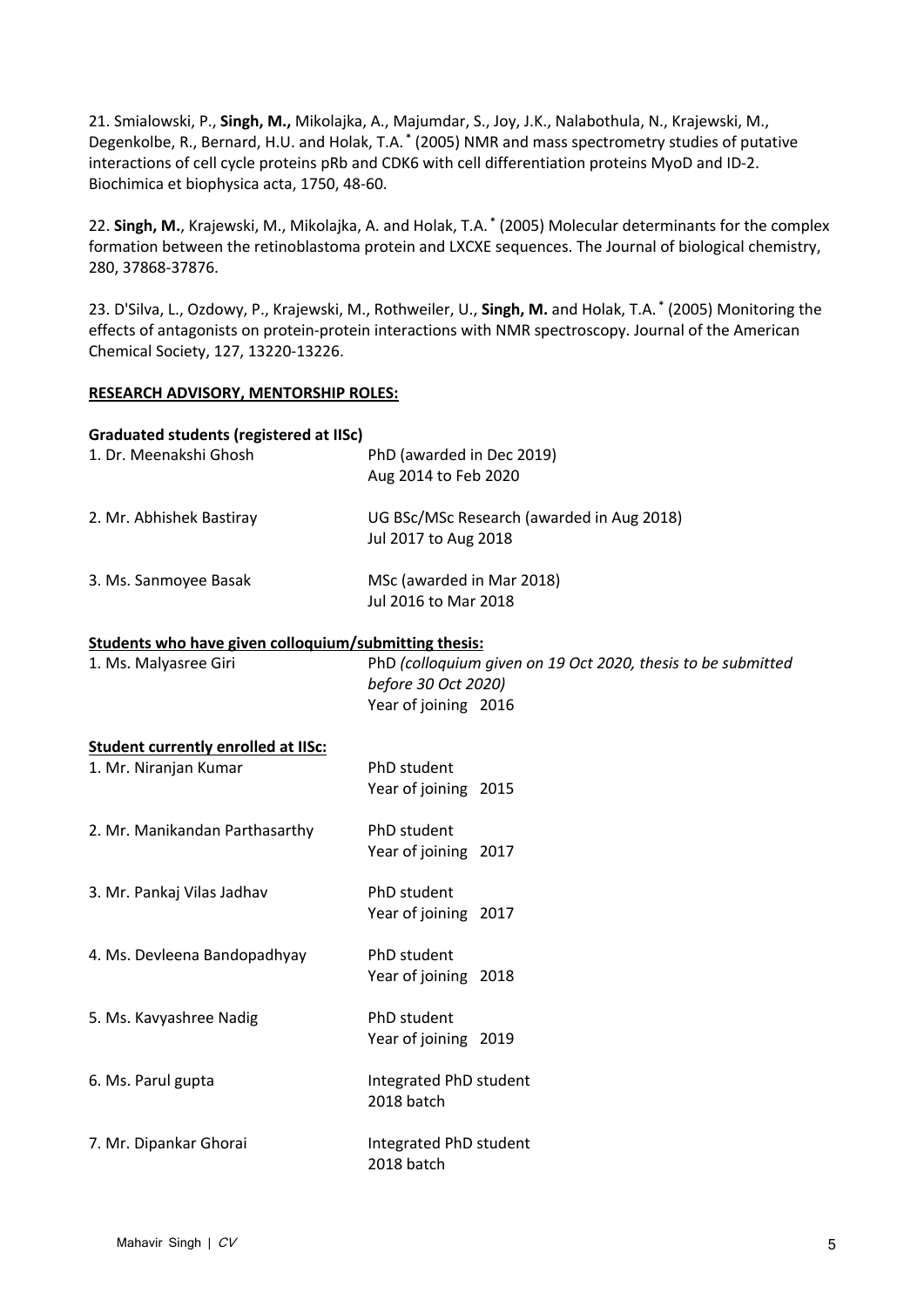| 8. Souvik Ghosh                                                     | PhD student<br>Year of joining 2020                       |
|---------------------------------------------------------------------|-----------------------------------------------------------|
| Postdoctoral/Early career fellow mentored:                          |                                                           |
| 1. Dr. Aditi Maulik                                                 | PhD, Calcutta University                                  |
|                                                                     | Mar to Jul 2016                                           |
|                                                                     | Currently DBT Alliance Early Career Fellow in our lab     |
| 2. Dr. K. Padamapriya                                               | PhD, IIT-Roorkee                                          |
|                                                                     | Mar to Oct 2017                                           |
| 3. Dr. Vikrant Kumar Sinha                                          | PhD, Pondicherry University                               |
|                                                                     | Nov 2017 - Present                                        |
| 4. Dr. Vikrant Kumar Sinha                                          | PhD, Pondicherry University                               |
|                                                                     | Nov 2017 - Present                                        |
| 5. Dr. Swati Srivastava                                             | PhD, CIMAP-CSIR, Lucknow                                  |
| Junior research fellows/project assistants mentored:                |                                                           |
| 1. Mr. Girish Kumar Kaitholil                                       | MSc, Mahatma Gandhi University, Kerala<br>Jul to Dec 2014 |
| 2. Ms. Akula Deepa                                                  | MSc from Sri Venkateswara University                      |
|                                                                     | Jan to Aug 2015                                           |
| 3. Ms. Chaithanya Kotyada                                           | PG from IBAB, Bangalore                                   |
|                                                                     | Feb 2016 to Jan 2018                                      |
| 4. Ms. Devleena Bandopadhyay                                        | MSc, University of Calcutta                               |
|                                                                     | Sep 2017 to Jun 2018                                      |
| 5. Ms. Nowrin Fathma                                                | MSc, SRM University, Chennai                              |
|                                                                     | Feb 2018 to Feb 2019                                      |
| 6. Mr. Souradip Paul                                                | MSc, Bose Institute and University of Calcutta            |
|                                                                     | Sep 2018 to Jun 2019                                      |
| MSc thesis dissertation project (registered at other universities): |                                                           |
| 1. Mr. Shuvra Shekhar                                               | MSc, KIIT, Bhuvneshwar                                    |
|                                                                     | Jan to May 2016                                           |
| 2. Mr. Digvijay Bachav                                              | MSc, DYB Patil University, Pune                           |
|                                                                     | Jul 2016 to Apr 2017                                      |
| 3. Ms. Niharika Nema                                                | MSc, MS University of Baroda, Gujarat                     |
|                                                                     | May to Oct 2018                                           |
| 4. Magaly Gracia                                                    | MSc, VIT, Vellore                                         |
|                                                                     | Dec 2017 to May 2018                                      |
| 5. Ms. Pratiksha P. Bhat                                            | B.E. Biotechnology, MSRIT, Bengaluru                      |
|                                                                     |                                                           |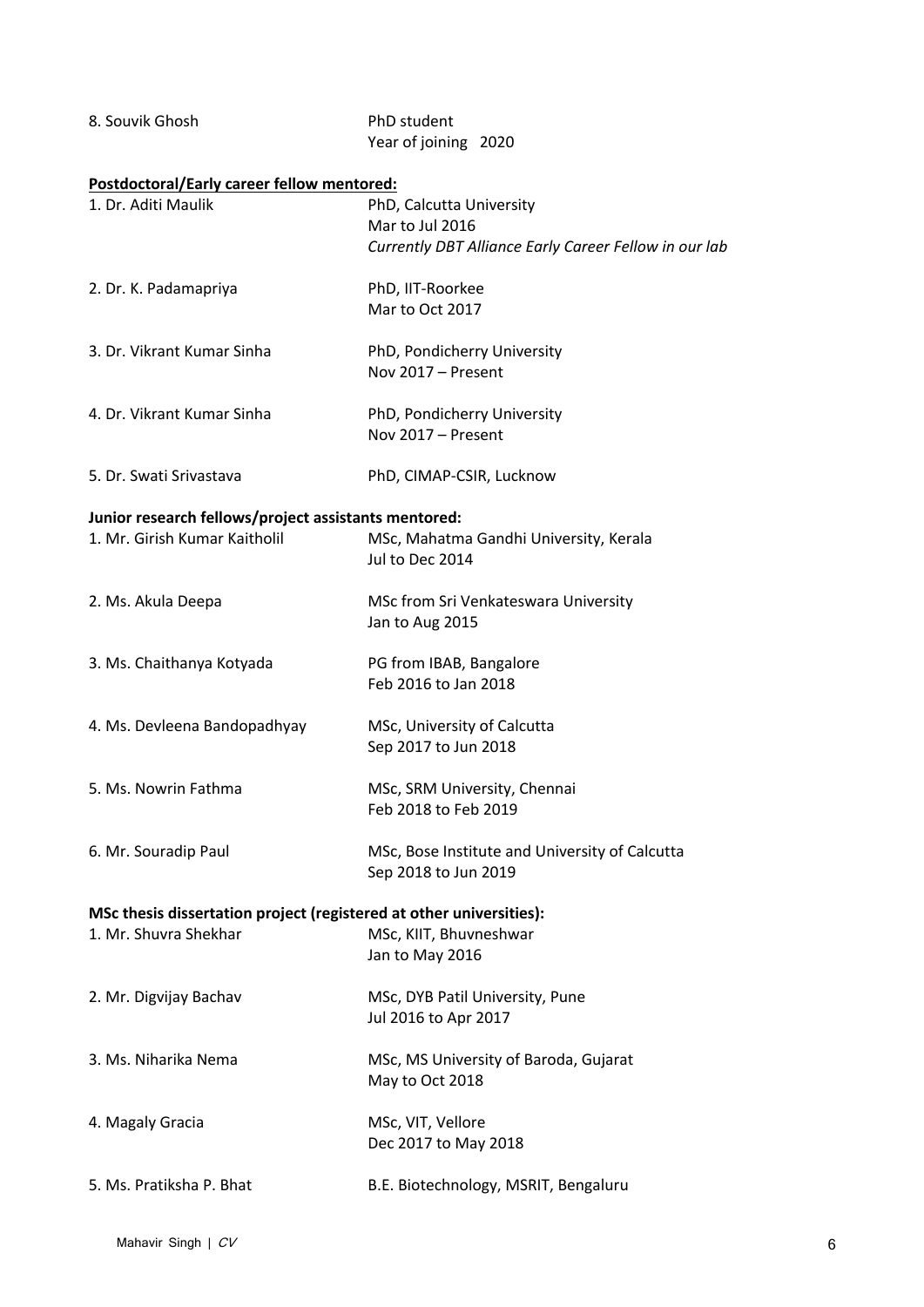# May to Oct 2018

| 6. Vidyashree V. | MSc, VIT, Vellore |
|------------------|-------------------|
|                  | Jan to Mar 2020   |

# **Short term/summer trainees mentored:**

| 1. Ms. Niharika Nema       | MSc, MS University of Baroda, Gujarat<br>May to Jul 2014         |
|----------------------------|------------------------------------------------------------------|
| 2. Ms. Rashina Lokhandwala | MSc, MS University of Baroda, Gujarat<br>May to Jun 2016         |
| 3. Ms. Purna Shah          | MSc, MS University of Baroda, Gujarat<br>May to Jun 2017         |
| 4. Mr. D. Sairam           | MSc, VIT, Vellore<br>Jun to Jul 2017                             |
| 5. Mr. Abhishek Bastiray   | UG summer project, IISc<br>May to Jul 2016                       |
| 6. MS. Surbhi Munda        | UG summer project, IISc<br>May to Jul 2017                       |
| 7. Ms. Jessica Badosa      | UG summer project, IISc<br>May to Jul 2018                       |
| 8. Mr. Nived Krishnan S.   | UG summer project, IISc<br>May to Jul 2019                       |
| 9. Mr. Sree K. Roop        | UG summer project, IISc<br>May to Jul 2019                       |
| 10. Shristhi Mishra        | MSc, MS University of Baroda, Gujarat<br>Period: May to Jul 2019 |

# **CONFERENCES:**

# **Invited talks and presentations:**

| Oct 2020 | Invited talk at National Magnetic Resonance Society of India Webinar series        |
|----------|------------------------------------------------------------------------------------|
| Mar 2020 | Invited lecture at Dayananda Sagar College of Engineering, Bengaluru, as a part of |
|          | the Science Day celebration                                                        |
| Feb 2020 | 26th National Magnetic Resonance Society Meeting & International Conference on     |
|          | NMR- from Molecules to Human Behaviour and Beyond                                  |
| Dec 2019 | Invited talk at Discussion meeting on 'Signals and Sensors', NCBS, TIFR            |
| Dec 2019 | Invited talk at NMR Research Centre - users workshop, IISc                         |
| Oct 2019 | Invited guest lecture at Dept. of Chemistry, Arctic University of Norway, Tromso   |
| May 2019 | Invited talk at inStem, GKVK Campus, Bengaluru                                     |
| Mar 2018 | Invited talk at 42nd Annual Meeting of the Indian Biophysical Society, IISER Pune  |
| Feb 2018 | Invited talk at 24th Conference of the National Magnetic Resonance Society of      |
|          | India, IISER Mohali                                                                |
| Feb 2018 | Talk at 8th Ramalingaswami Conclave, DBT, NIPGR, New Delhi                         |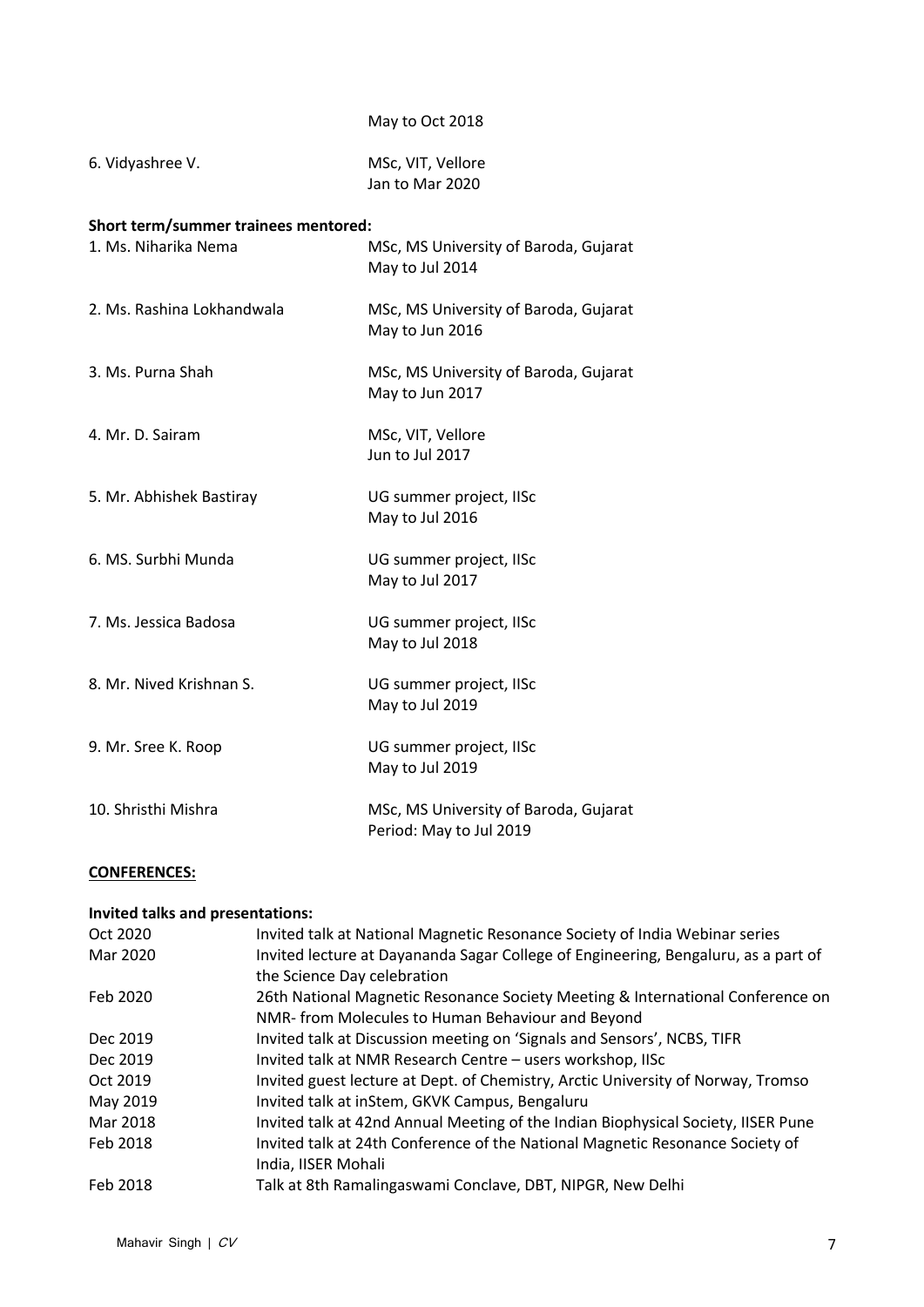| Jan 2017        | Invited talk on 'Understanding the telomere and telomerase functions through<br>structural biology approaches' in Ramaiah Institute of Technology, Bengaluru |
|-----------------|--------------------------------------------------------------------------------------------------------------------------------------------------------------|
| Jan 2017        | Talk at 6th Ramalingaswami Conclave, DBT, IISER Pune                                                                                                         |
| Dec 2016        | Chaired a session at 'Practical aspects of membrane protein crystallization'<br>workshop held at IISc                                                        |
| Oct 2016        | Invited Lecture on "Biology meets physics" delivered to 12th standard girl students<br>from the 'Chethana Program' for Biological Science Division, IISc     |
| Nov 2014        | Invited talk at 43rd National crystallography Seminar, CDRI, Lucknow, India                                                                                  |
| Feb 2013        | Poster presentation and participation at Young Investigator Meet, Jodhpur, India                                                                             |
| Jan 2013        | Invited lecture to chemistry and biology interface graduate students at UCLA.                                                                                |
| Oct 2012        | Talk at the Molecular Biology Institute, UCLA lake Arrowhead retreat.                                                                                        |
| Oct 2012        | Talk at Young Investigator Meet of India, Boston, USA.                                                                                                       |
| May 2012        | Talk at 17th RNA society meeting, University of Michigan, An Arbor, USA.                                                                                     |
| Sep 2010        | Participation in Sackler Colloquia of the National Academy of Sciences, USA.                                                                                 |
| Aug 2008        | Poster presentation at XXI ICMRBS NMR conference, Hyderabad, India.                                                                                          |
| Jun 2008        | Poster presentation at GRC on 'Nucleic acids', Salve Regina University, USA.                                                                                 |
| Jan 2007        | NIH meeting assistant for Keystone Symposia 'Frontiers of NMR in structure<br>biology', SLC, USA.                                                            |
| <b>Jul 2005</b> | Talk at MPI for Biochemistry graduate retreat at Ringberg castle, Munich, Germany.                                                                           |
| Jan 2005        | Poster presentation at XXIII ICMRBS NMR conference, San Diego, USA.                                                                                          |

# **Session chair, judge etc.:**

| Feb 2020 | Session Chair at 26th National Magnetic Resonance Society Meeting &                                             |
|----------|-----------------------------------------------------------------------------------------------------------------|
|          | International Conference on NMR- from Molecules to Human Behaviour and                                          |
|          | Beyond                                                                                                          |
| Jan 2019 | Best poster judge at Annual talks of NCBS, Bangalore                                                            |
| Feb 2017 | Best poster judge at 7th Asia Pacific NMR and 23rd Annual meeting of the National                               |
|          | Magnetic Resonance Society (NMRS) of India, IISc Bangalore                                                      |
| Dec 2016 | Chaired a session at 'Practical aspects of membrane protein crystallization'<br>workshop held at IISc Bangalore |
|          |                                                                                                                 |

# **COMMITTEE WORK AT IISC:**

| Jul 2020 to Present       | Departmental faculty representative, Institute's Wellness Committee         |
|---------------------------|-----------------------------------------------------------------------------|
| Aug 2018 - Present        | Departmental representative for Integrated PhD program                      |
| Nov 2018 - Present        | MBU Departmental Curriculum Committee member                                |
| <b>Jul 2017 - Present</b> | Faculty-in-charge for MBU central facility instruments                      |
| 2016, 18, 2019            | Member, Best thesis award selection committee, MBU                          |
| $2016 - 2017$             | Member, Daycare setup committee, IISc                                       |
| 2016                      | Faculty-in-charge, MBU for IISc Open day                                    |
| 2015-2016                 | Chair, MBU Nu Biophysical Student's Society                                 |
| 2014, 2018, 2019          | Member, Interview Committee, IntPhD program of the Division of Biological   |
|                           | <b>Sciences</b>                                                             |
| $2014 - 2020$             | Senate nominee for comprehensive examinations                               |
| 2018, 2019                | Member, KVPY interview committee                                            |
| $2014 - 2018$             | Member, Application screening and interview committee, Ph.D. program at the |
|                           | Molecular Biophysics Unit.                                                  |
|                           |                                                                             |

# **OTHER PROFESSIONAL ACTIVITIES:**

- Reviewer for PhD theses from:
	- o University of Pondicherry
	- o Indian Institute of Technology, Gandhi Nagar, Gujarat.
- Reviewer for several journals including: